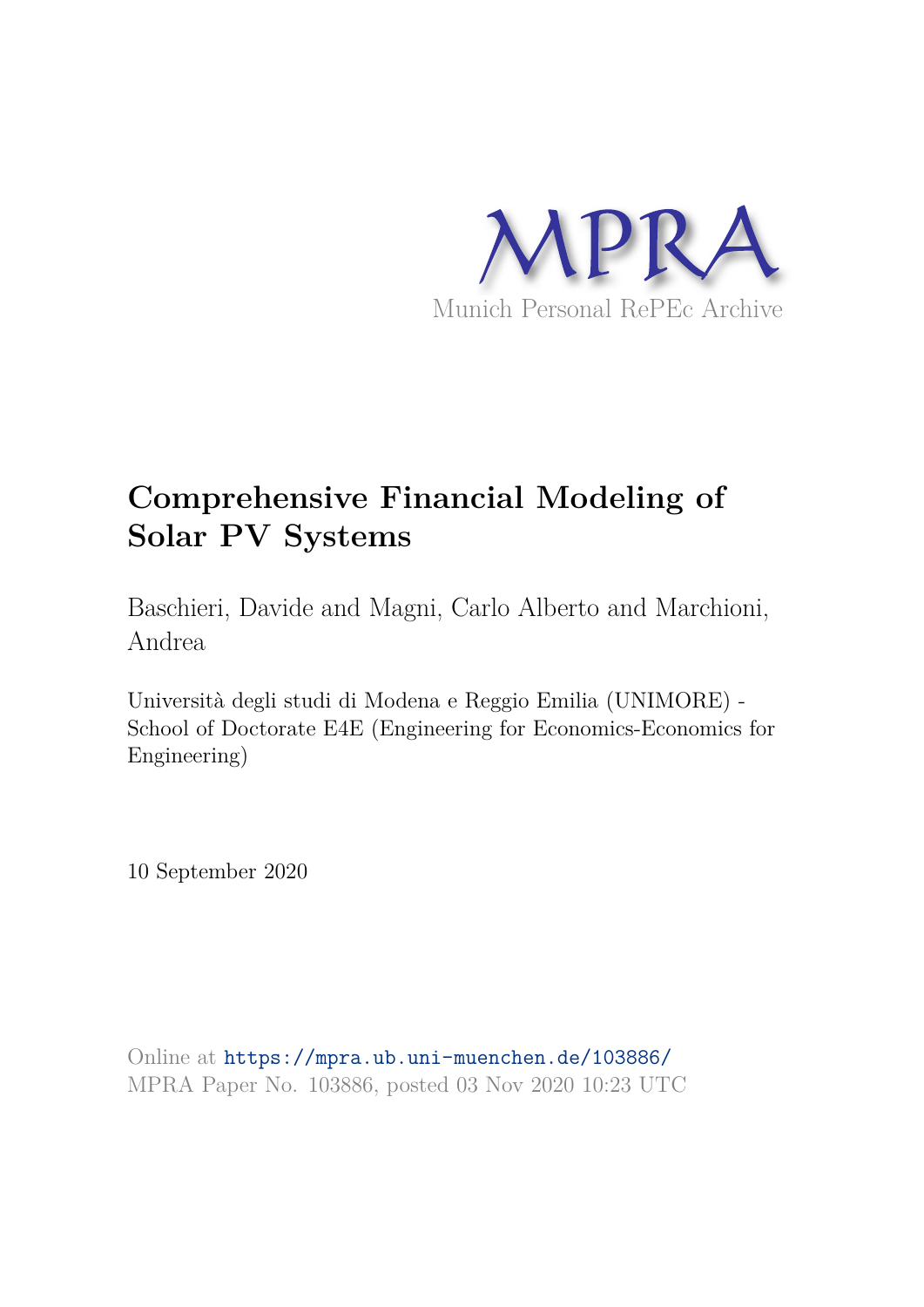# **COMPREHENSIVE FINANCIAL MODELING OF SOLAR PV SYSTEMS**

Davide Baschieri "Marco Biagi" Foundation, University of Modena and Reggio Emilia, Italy and GRAF S.p.A., Italy email: davide.baschieri@unimore.it

Carlo Alberto Magni Department of Economics "Marco Biagi" and School of Doctorate E4E (Engineering for Economics - Economics for Engineering), University of Modena and Reggio Emilia, Italy, viale Berengario 51, Modena, email[: magni@unimo.it](mailto:magni@unimo.it) 

Andrea Marchioni "Marco Biagi" Foundation, University of Modena and Reggio Emilia, Italy email: andrea.marchioni@unimore.it

ABSTRACT. The adoption of a photovoltaic system has positive environmental effects, but the main driver of the choice in the industrial and commercial sector is economic profitability. Switching from acquisition of energy to production of energy is an investment with costs (e.g. leasing annual payment, O&M costs, capital expenditure) and benefits (e.g. savings in the electric bill, sale of the energy exceeding consumptions). In this work, we use an accounting-and-finance model to calculate the Equity Net Present Value in different scenarios and a sensitivity-analysis method (Finite Change Sensitivity Index) to explain the reasons for differences in results. This technique enables identifying the contribution of any input factor in the output value variation. In this way, the investor can draw attention on the most significant critical variables in the initial estimations to ensure success in forecasting.

Keywords: photovoltaic, economic analysis, financial modelling, financing, estimation, decision.

## 1 AIM AND APPROACH USED

Solar energy undeniably brings about environmental benefits, but the adoption of solar energy by the industrial, commercial, and residential sectors is strongly affected by economic considerations (e.g., Cucchiella et al 2018 [3], Dong et al 2017 [4]). The mapping which links the key performance drivers and the investment's economic profitability entails understanding of the intricate network of relations among technical aspects, accounting magnitudes, forecasting of financial data, and assumptions on financing decisions, which makes the determination of economic profitability particularly complex. It is then important to provide decision-aiding tools capable of measuring the investment return, taking into account uncertainty and providing insights on possible managerial actions that may affect the decision to adopt solar energy.

Building upon Magni and Marchioni (2019) [8], we propose a comprehensive framework for modeling investment decisions in solar photovoltaic (PV) systems, aimed at helping analysts, advisors, firms' managers to assess the economic impact of solar energy, manage uncertainty, distinguish the high-impact drivers from the low-impact drivers, calibrate the structure of the model (increasing the depth of analysis for those drivers which have major effects on the investment financial efficiency), and choose various alternative proposals (e.g., alternative capturing technologies).

Specifically, the proposed model makes use of Magni's (2020) [6] accounting-and-finance system to engineering economic decisions. It accomplishes a detailed analysis of the sources of value creation in both absolute and relative terms, always supplying the net present value (NPV), the rate of return, and the financial efficiency, thereby overcoming the limitations of the internal rate of return (IRR), usually recommended in

benefit-cost analysis (Sartori et al 2014 [10], Mangiante et al 2020 [9]), but most likely to be undetermined in this kind of projects.

The model acknowledges the distinction between *estimation variables* and *decision variables* on one hand and between *operating variables* and *financial variables* on the other hand: The estimation variables necessitate some estimation process to be determined (e.g., operating and maintenance costs, disposal costs, interest rate on debt financing) while the decision variables are under the managers' control (e.g., timing and size of distributions to shareholders, recourse to debt borrowing or to cash withdrawals for covering the financial needs). The operating variables express the factors which have a direct impact on the firm's costs and revenues as a result of the adoption of solar energy (e.g., solar panel efficiency, the avoided electric bill, energy price, amount of selfconsumption, credit terms for energy sales to the grid). The financial variables regard the factors which affect the mix of financing sources and the amount of incremental liquid assets in the firm's balance sheets (e.g., interest rate on liquid assets, risk-adjusted cost of capital, distribution to equityholders).

We also aim at validating the model by means of sensitivity analysis (SA), which confirms that the presence or absence of relevant drivers may affect the increase in investors' wealth and may affect the decision. In particular, we assess the contribution of financial variables and decision variables to the output variability. With the aid of the recently developed Clean FCSI (Magni et al 2019 [7]), based on Borgonovo's (2010) [2] FCSI, we aim to detect the most critical drivers and understand which driver is more likely to cause a change in the decision. SA will also be of help to analysts for calibrating the model: if the contribution to value of some parameters is small, then there is no need of modeling those inputs in more detail;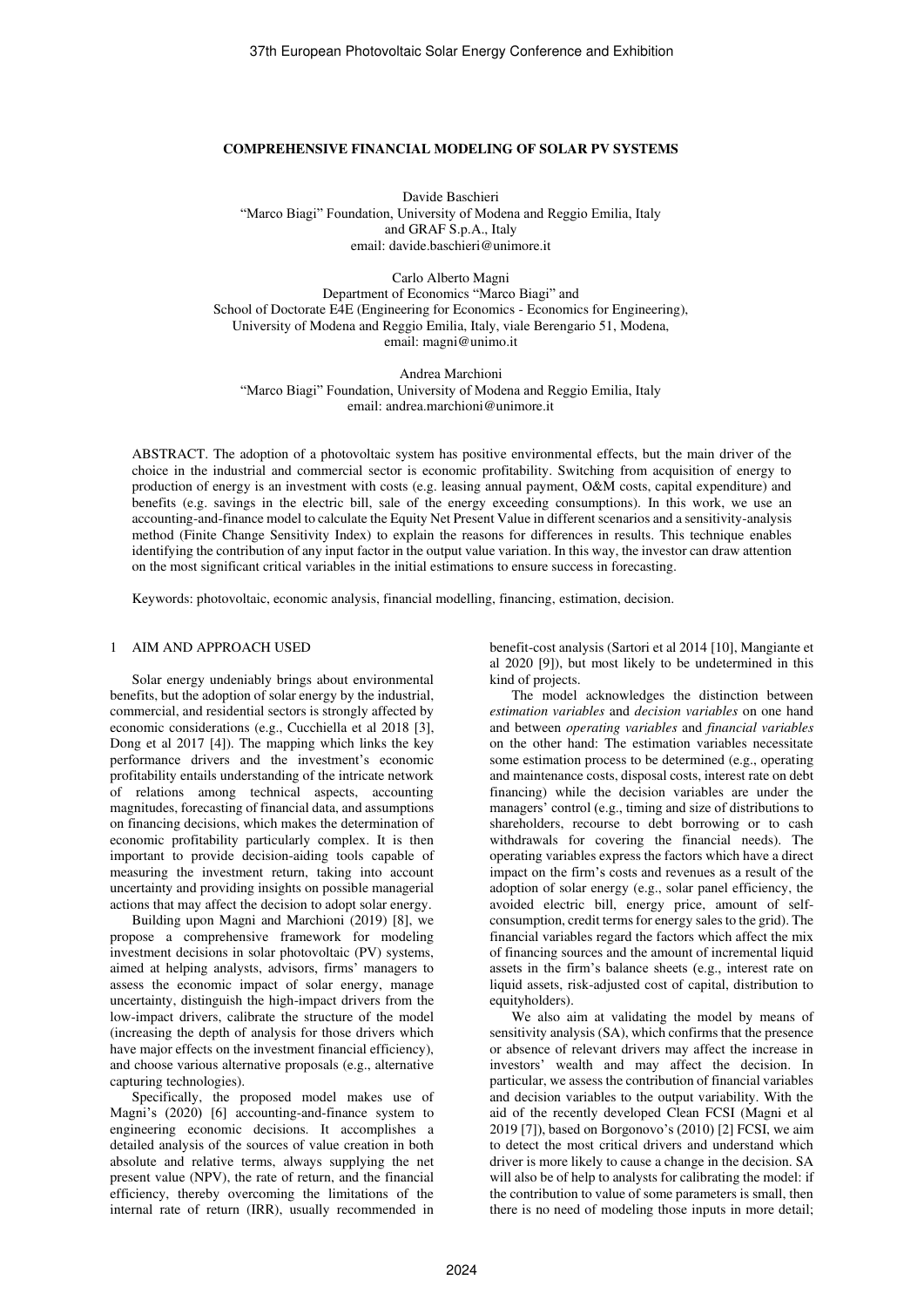in contrast, if some parameters contribute significantly to value creation, then the analyst may consider a further development of the model for gaining deeper insights. Clean FCSI will also be of help to show that interactions among all the variables substantially affect the investment's economic profitability. This testifies to the importance of modeling the project to take account of all relevant value drivers and to make analysts aware of the effect of estimation process on the accept/reject decision.

### 2 SCIENTIFIC INNOVATION AND RELEVANCE

This work presents a comprehensive approach to financial modeling of investments in solar energy which differentiates itself from the traditional financial modeling derived from finance. The innovation of the approach may be summarized as follows:

- 1. as opposed to traditional models, the proposed model acknowledges that the investment value (and related decision) depends on both operating variables and financial variables. Also, it depends on decision variables such as the distribution of cash to shareholders and the reinvestment of cash, which may affect the return on solar investment. The proposed model is transparent, for it takes distribution policy in explicit consideration as well as borrowing policy, and appraises the interaction with the operating variables, reflecting their impact on the firm's pro forma financial statements and, hence, on the investment value and return
- 2. in real life, a substantial amount of solar PV plants is financed by firms with internal funds (i.e., cash withdrawals from bank accounts) and/or by debt, with no recourse to equity issuance. In traditional financial modeling, this form of financing is not taken into explicit account. The proposed model takes account of any mix of financing sources, either internal (cash withdrawals) or external (debt and/or equity)
- 3. contrary to traditional financial modeling, the proposed model apportions the overall investment value according to the various sources of value, namely, the operating activities, the financial activities (reinvestment of excess cash and cash withdrawals), and the debt borrowing
- 4. in this kind of investments, it is likely that financial efficiency may not be determined with traditional tools such as the internal rate of return (IRR) (see Magni and Marchioni 2019 [8]). Equipped with Magni's (2010) [5] Average Internal Rate of Return, the proposed model always provides an appropriate measure of financial efficiency, in terms of Return On Investment (entity perspective) or Return On Equity (equity perspective)
- 5. we validate the model with the aid of SA, which also supplies helpful information to calibrate the model for a more careful treatment of the highest-impact value drivers and confirm the relevance of the interaction effects and the importance of fine-tuning the estimation process.

## 3 RESULTS

The accounting-and-finance model we propose is able to make a thorough evaluation of the various aspects of the option of switching to solar energy for an agent (e.g., a firm) currently importing energy from electric grid. Switching to a solar PV system entails cost savings equal to the electric bill and incremental costs due to the purchase of the solar PV system. This may be purchased with an upfront payment or, as frequently occurs, with lease contracts (or power purchase agreements); at the end of the contract, the lessee may pay a lump to acquire the plant. The lump sum will be financed either with debt, equity, or internal financing (withdrawal from liquid assets, i.e., cash and cash equivalents). The amount of power which will be produced in excess of selfconsumption will be sold to the grid operator, generating cash inflows after some period (depending on the credit terms); in contrast, if energy consumption is smaller than energy production, the firm will buy the residual energy from the grid. For example, consider the case of a groundmounted solar panel system to be installed in a currently rented land, associated with a lease contract and with no equity financing. We use data for a solar PV plant proposed by GRAF Spa, a solar PV installer company, to an Italian firm located in Northern Italy.

**Table I:** Equity NPV in two different scenarios

| <b>Variables</b>                                                  | Scenario 1 Scenario 2 |           |  |  |
|-------------------------------------------------------------------|-----------------------|-----------|--|--|
| <b>Operating variables (estimation)</b>                           |                       |           |  |  |
| Nameplate capacity [kWp]                                          | 92                    | 92        |  |  |
| Unit cost [€/kWp]                                                 | 1,050                 | 1,050     |  |  |
| Useful life of PV plant [years]                                   | 22                    | 28        |  |  |
| Annual unit prod. (Y 1) [kWh/kWp/y]                               | 1,000                 | 1,130     |  |  |
| Solar panel degradation rate $[\% / y]$                           | 1.15%                 | 0.65%     |  |  |
| Lease term length [years]                                         | 20                    | 20        |  |  |
| Lease interest rate [%]                                           | 4%                    | $4\%$     |  |  |
| Purchase price of plant (year 20) [ $\epsilon$ ]                  | 25,000                | 25,000    |  |  |
| O&M, insurance, etc. [%]                                          | 4.00%                 | 2.75%     |  |  |
| Disposal costs $\lceil \epsilon \rceil$                           | 3,000                 | 2,500     |  |  |
| Lost rent from land property $\lfloor \frac{\epsilon}{y} \rfloor$ | 1,500                 | 1,250     |  |  |
| Growth rate for costs $[\%]$                                      | 1.50%                 | 0.50%     |  |  |
| Annual energy consumption [kWh/y]                                 | 62,500                | 87,500    |  |  |
| Tax rate $\lceil \% \rceil$                                       | 30%                   | 20%       |  |  |
| Energy purchase price $\lceil \frac{\epsilon}{k}$ Wh              | 0.140                 | 0.180     |  |  |
| Energy selling price $[€/kWh]$                                    | 0.105                 | 0.155     |  |  |
| Growth rate of energy price $[\%]$                                | 0.50%                 | 2.00%     |  |  |
| Credit terms for energy purchases [dd]                            | $\theta$              | $\theta$  |  |  |
| Credit terms for energy sales [dd]                                | 365                   | 365       |  |  |
| <b>Financial variables (estimation)</b>                           |                       |           |  |  |
| Interest rate on liquid assets [%]                                | 4.00%                 | $-0.50%$  |  |  |
| Interest rate on debt [%]                                         | 6.00%                 | 2.00%     |  |  |
| Required return on oper. assets $[\%]$                            | 6.00%                 | $6.00\%$  |  |  |
| Required return on liquid assets [%]                              | $2.00\%$              | 2.00%     |  |  |
| Required return on debt [%]                                       | 3.00%                 | 3.00%     |  |  |
| <b>Financial variables (decision)</b>                             |                       |           |  |  |
| Internal financing (cash) $[\%]$                                  | 60%                   | 60%       |  |  |
| Debt borrowing $[\%]$                                             | 40%                   | 40%       |  |  |
| Equity financing [%]                                              | $0\%$                 | $0\%$     |  |  |
| First CFE distribution [y]                                        | 1                     | 1         |  |  |
| Payout ratio $[\%]$                                               | 50%                   | 50%       |  |  |
| Equity NPV $[6]$                                                  | $-15,494.88$          | 84,570.02 |  |  |

In Table I, column 2 (scenario 1) reports the estimated input data, for a given set of financing and distribution policy. These input data are used for drawing up three pro forma financial statements (balance sheets, income statements, cash flow statements) which are logically interconnected in a non-trivial way, since decisions on financing and cash flow distribution will affect the amount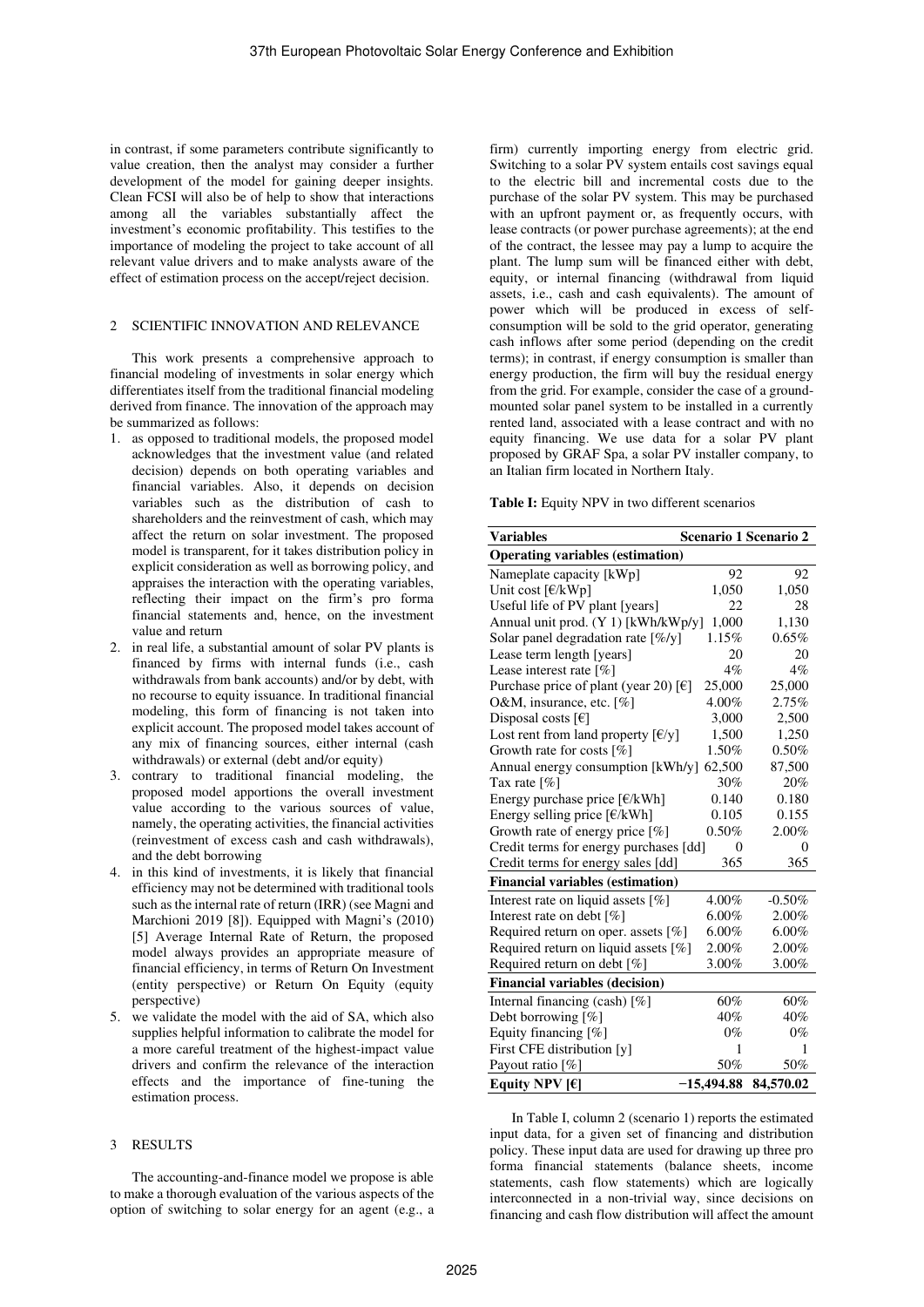of liquid assets and debt outstanding in the firm. This in turn affects next-period interest on debt and on liquid assets, which in turn affects next-period income and, therefore, the equity. With these data, shareholders' wealth increase, as measured by the shareholder net present value (NPV), is negative and equal to −15,494.88, so the project is not worth undertaking. (It is worth noting that neither the project IRR nor the operating IRR nor the equity IRR exist).<sup>i</sup>

Consider now a different set of estimated parameters, as described in column 3 (scenario 2). Shareholder value created increases by almost 100,000 to 84,570, so making the project highly profitable.

Table II breaks down the equity NPV into operating NPV (i.e., NPV of the operating assets), non-operating NPV (i.e., NPV of the liquid assets), and debt NPV (i.e. NPV of the debtholders).

## **Table II:** Equity NPV

|                     | Scenario 1   | <b>Scenario 2</b> |
|---------------------|--------------|-------------------|
| + Operating NPV     | $-12.110.92$ | $+108,603.47$     |
| + Non-operating NPV | $-3.142.14$  | $-24.264.57$      |
| $-$ Debt NPV        | $-(+241.83)$ | $-(-231.12)$      |
| $=$ Equity NPV      | $-15,494.88$ | 84,570.02         |

The FCSI helps explain why this dramatic change occurs, providing the change in NPV due to the change in estimate of the drivers (columns 2 and 3 in table III. See Magni et al 2019 [7] for details on FCSI). It is worth noting that the most important driver of change is a financial driver, the interest rate on liquid assets (rank 1). This means that attention should be drawn on the estimation of such a variable and it is worth modeling such an aspect in greater detail and/or refining the estimation process. Energy prices and O&M (operating drivers) are next in importance (ranks 2, 3, and 4). Somewhat unexpected is the negligible effect of the efficiency loss (rank 12). Disposal costs are also negligible (rank 13). Even the sharp deviation of estimate in the interest rate on debt is irrelevant (rank 14), suggesting that, in this case, the conditions of the loan contract are non-significant.

Once calibrated the model and obtained a reliable set of estimated data, the analyst should fine- tune the borrowing policy and the distribution policy in order to

Useful life of PV plant Annual unit prod. (Y 1) Solar panel degradation rate O&M. insurance, etc Disposal costs Lost rent from land property Growth rate for costs Annual energy consumption Tax rate Energy purchase price Energy selling price Growth rate of energy price Interest rate on liquid assets Interest rate on debt increase the project's value and get the best output for the investors. Preliminary results show that a change in such policies may have a remarkable effect on the output and, in some cases, may even cause a change in the decision to adopt solar energy (and distribution policy may have an even greater effect than borrowing policy).

**Table III:** Changes in NPV (%) and Rank of input factors

| <b>Variable</b>                         | Change in NPV $(\%)$ Rank |                |  |  |
|-----------------------------------------|---------------------------|----------------|--|--|
| <b>Operating variables (estimation)</b> |                           |                |  |  |
| Useful life of PV plant                 | $-6.09%$                  | 9              |  |  |
| Annual unit prod. (Y 1)                 | $7.27\%$                  | 8              |  |  |
| Solar panel degradation rate            | 0.70%                     | 12             |  |  |
| O&M, insurance, etc.                    | 13.10%                    | 4              |  |  |
| Disposal costs                          | 0.16%                     | 13             |  |  |
| Lost rent from land property            | 3.28%                     | 11             |  |  |
| Growth rate for costs                   | 5.61%                     | 10             |  |  |
| Annual energy consumption               | 10.17%                    | 5              |  |  |
| Tax rate                                | $-9.04%$                  | 6              |  |  |
| Energy purchase price                   | 19.91%                    | $\overline{c}$ |  |  |
| Energy selling price                    | 14.18%                    | 3              |  |  |
| Growth rate of energy price             | 8.79%                     | 7              |  |  |
| <b>Financial variables (estimation)</b> |                           |                |  |  |
| Interest rate on liquid assets          | 31.99%                    | 1              |  |  |
| Interest rate on debt                   | $-0.03%$                  | 14             |  |  |

### 4 CONCLUSIONS

Since solar energy undeniably contributes to a sustainable economy, the decision of adopting a solar energy system by firms is important to achieve a substantial cumulative effect in the environment. However, firms' decisions are mostly motivated by financial efficiency and shareholder value creation. We present an operational tool increasing analysts' and managers' awareness on the financial impact of solar energy on these economic measures. This model blends accounting and finance and takes account of the subtle network of relations between operating variables and financial variables on one hand, and estimation variables



**Figure I**: Changes in NPV (%)